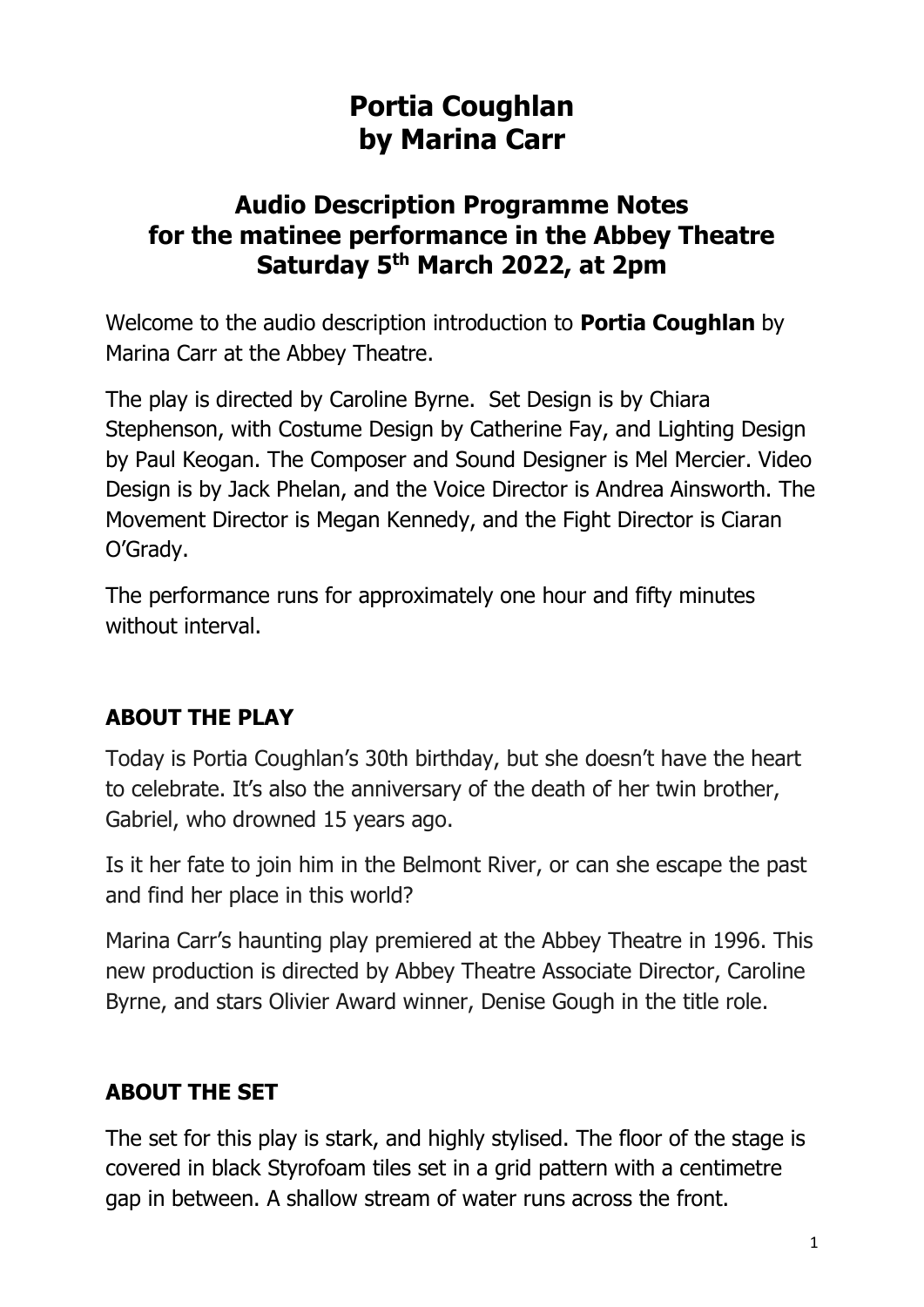At the stage level, there are side walls and a back wall, creating an enclosed space. The walls reach up to the height of about 2 and a half metres, or 8 feet. The side walls are slightly splayed, so that the bottom of the walls reach further onstage, with the top of the walls angled outwards. Cut into the side walls on either side is a long counter which slides onstage on tracks when needed: one towards the front of the stage on our left, and one towards the back of the enclosed space on our right.

In the dead centre of the back wall, a narrow staircase has been cut into the wall. 13 steps bring us up to an upper level with a walkway, and a curved back wall that reaches up into the rafters of the venue. Characters can enter onto the upper level and walk behind the lower room, over to the far right. Here, there is a steep sloping bank that can be clambered down, bringing someone from the upper level, right down to the stream at the front of the stage.

In the dead centre of the upper level is an open doorway, in shadow.

All the walls are rough to the touch - an uneven surface. The curved wall of the upper level is painted in a mottled, pale grey. Back at stage level, in the enclosed space, the walls are a brownish-maroon at the top, gradually darkening to almost black at stage level.

This stark space represents all the different locations visited in the play. In the kitchen of Portia's house, a counter slides in from our right, and two black pendant lampshades are lowered to above head height. On the far side of the counter is a set of shelves from which the characters find what they need for the space: a pair of stools to place by the counter, glasses and plates, even a radio. All is placed neatly underneath again, and the counter slides away, flush with the wall and the pendant lamps hoisted up and away.

In the local bar, a counter slides in on the left, with an overhead shelf lowered into the space. This overhead shelf has wine glasses hanging from it, as well as cream lampshades. The counter in the bar is higher, and has a beer tap attached. The barman carries in some bar stools, an amplifier, and a radio.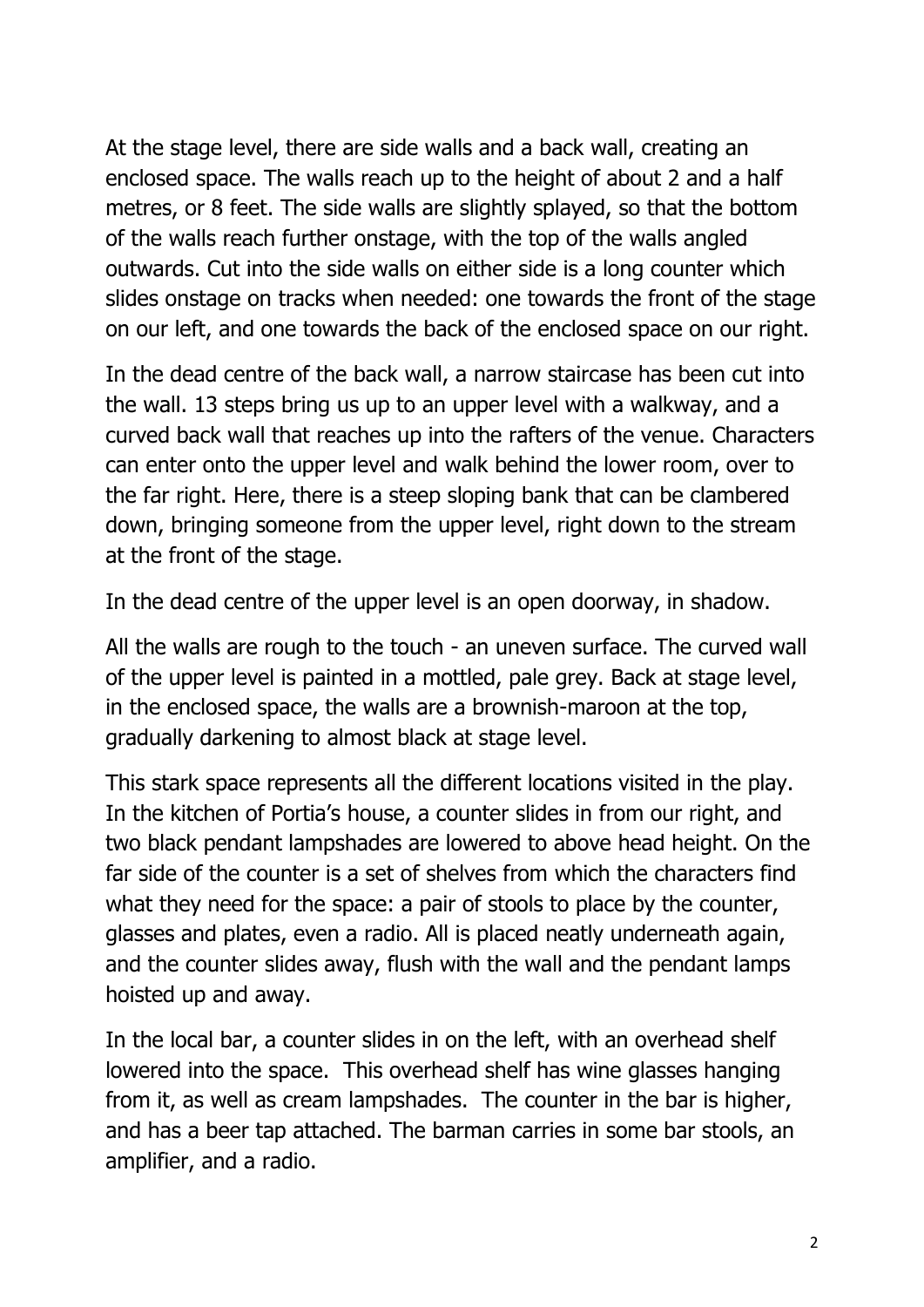There are two gaps in the left-hand wall, one in front, and one behind the counter, through which the cast come and go for all scenes.

For scenes by the bank of the Belmont River, both counters are hidden again, and the characters sit on the sloping front of the stage where it joins the shallow stream.

The lighting in this production is natural at times, when located in the kitchen, or the bar. But there are times when a chord of music strikes, and Portia stills - the lights picking her out against the rest for a moment. There are also large video projections cast on the massive curved wall above the stage and, on occasion, on a black gauze screen that is sometimes lowered at the very front of the stage. The content of the video will be described as part of the audio description during the live performance.

#### **ABOUT THE CAST AND COSTUMES**

**Portia Coughlan**, played by Denise Gough, is 30 years old. She has a slight build, and long blond hair, slightly darker at the roots. Portia's face is pale, with large blue eyes, her mouth downturned. When she first appears, she wears a thin and loose black cotton t-shirt with a low Vneck, over a pale slip that comes to her mid-thigh. Over this she wears an oversized open cardigan with brown, cream, and red repeated pattern, like an old-fashioned carpet. Later, she adds a calf-length A-line skirt in teal corduroy, with pockets and a small slit at the front. Portia has a habit of stuffing her hands into the broad waistband of this skirt as she paces. She goes about barefoot most of the time, but also has a pair of lightbrown Birkenstock sandals. She wears a plain gold wedding band on her ring finger.

Her husband, **Raphael**, played by Marty Rea, is about the same age. A very tall, and thin, man, Raphael has neat black hair, cut short and slicked into a neat side parting. His pale face is framed by a few days' growth of a dark beard and moustache. He first appears wearing a dark blue pinstripe suit, with white shirt and a tie. He wears black ankle high cowboy boots, tucked under his trouser legs.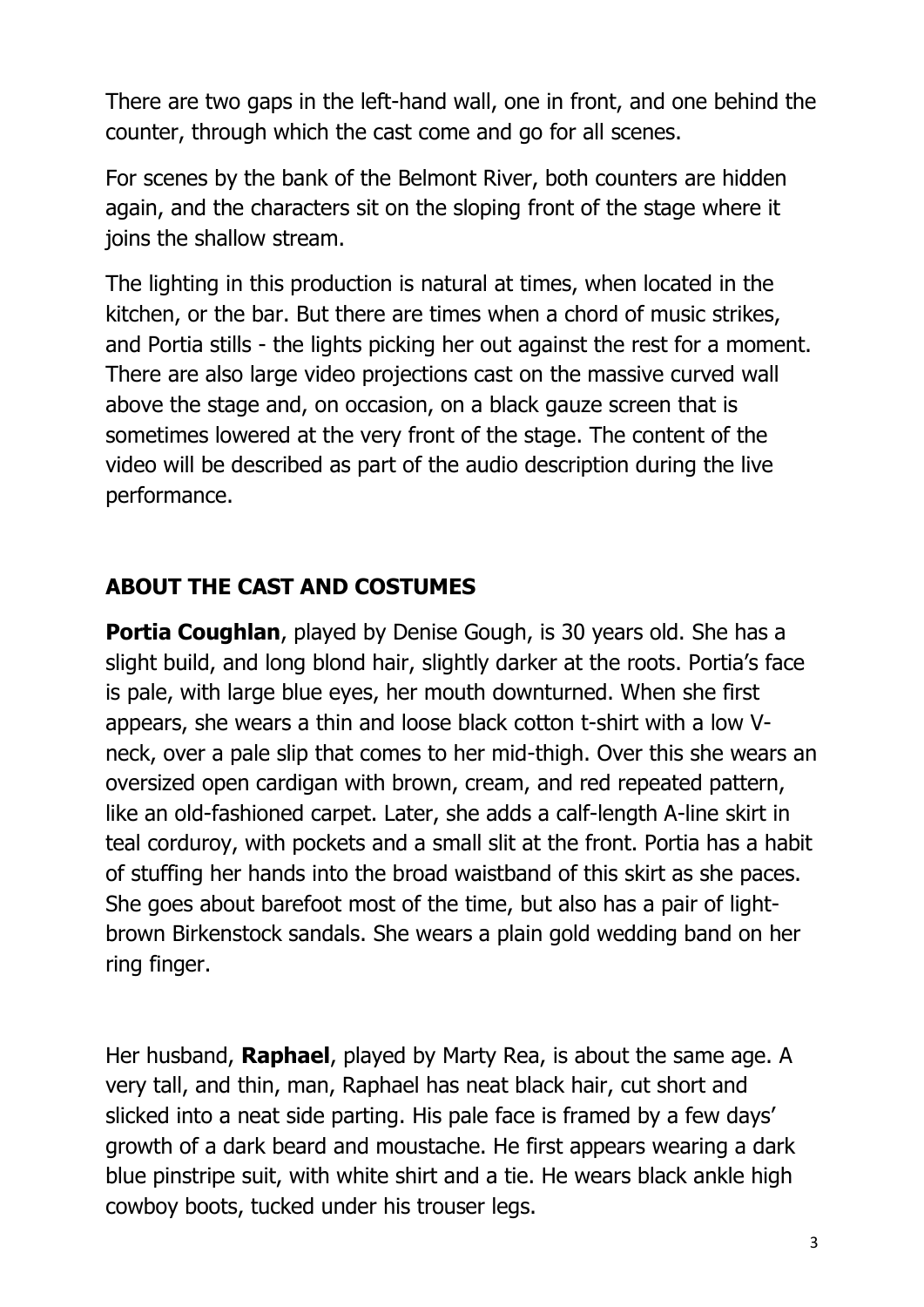Raphael also wears a plain wedding band, and a chunky silver wristwatch. He often carries his old-fashioned mobile phone and a heavy set of keys.

Portia's aunt, **Maggie May Doorley**, is played by Anna Healy. In her fifties, Maggie May is a larger woman, with curly brown hair piled loosely up and back, and held in place with a tortoise shell hair grip. She first arrives wearing a bright red, fluffy jumper, with several gold necklaces around her neck, a tight, black leather skirt, black fishnet stockings and black kitten heel shoes. She wears large, hooped earrings and carries a big handbag.

Maggie May's husband, **Senchil Doorley**, is played by Gary Murphy. He is about the same age as Maggie May, maybe a little older, and has grey hair and is clean-shaven. Senchil wears a soft, chenille cardigan over a pale, cotton shirt. He wears chinos and soft brown leather loafers. All of Senchil's clothing is in tones of muted moss-green and pale brown. He is soft-spoken.

Portia's mother, **Marianne Scully**, is portrayed by Derbhle Crotty. Like her sister, Marianne is in her fifties. She wears her auburn hair pulled back tightly into an austere bun, which also keeps her face quite taut. She does not wear much make-up. She first appears in a light-brown dress with cream floral pattern, with cream court shoes and a matching small handbag. Marianne wears a narrow gold watch, and simple gold chain necklace.

Portia's father, **Sly Scully**, is played by Liam Carney. His grey hair is closely cropped, and sometimes hidden under a baseball cap, as when he first appears. Here, Sly wears a blue peaked cap, with blue jumper, under a tan sleeveless jacket, grey jeans and brown workboots. He wears a wedding band, and a chunky, silver, men's watch.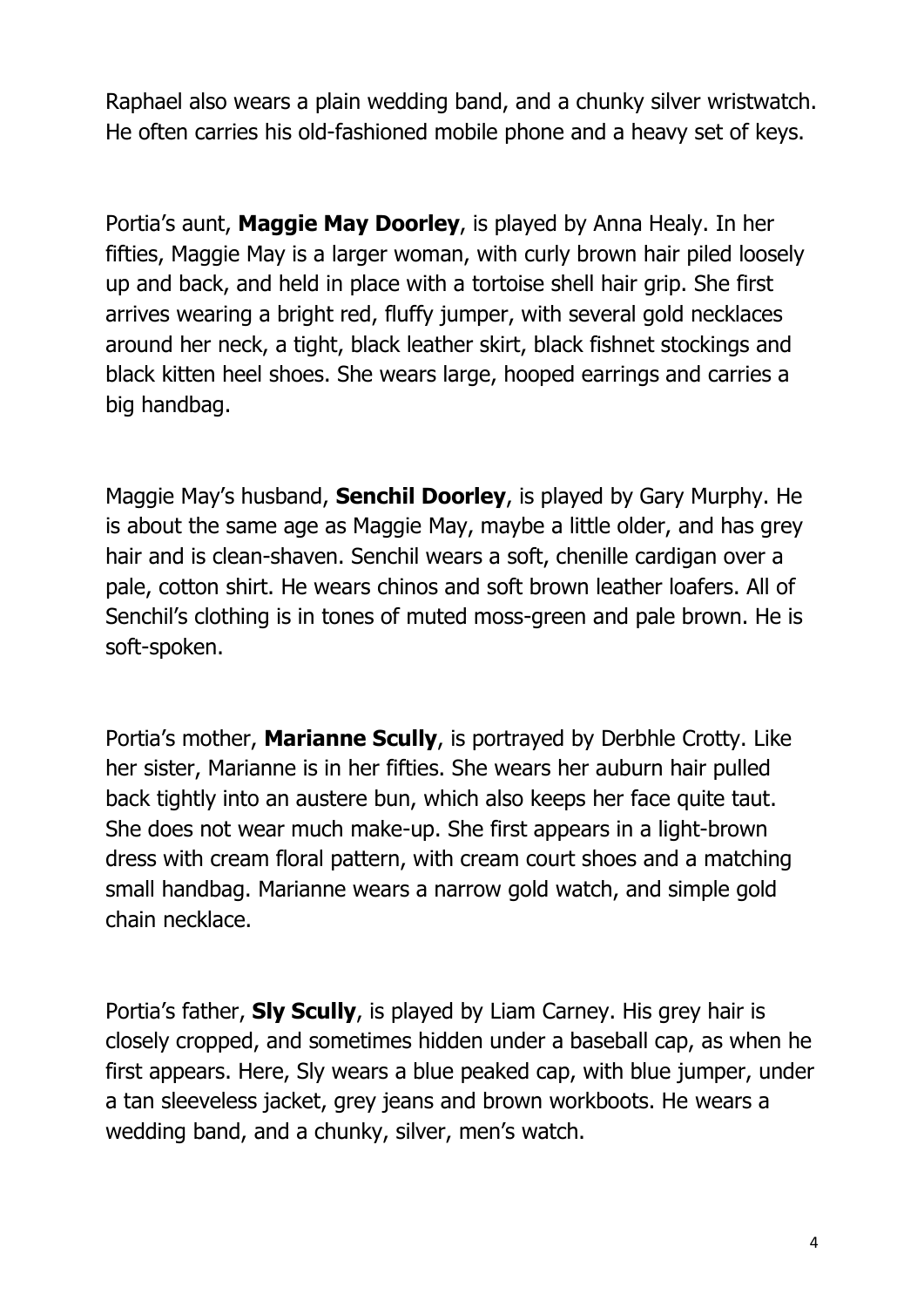**Blaize Scully**, played by Barbara Brennan, is Sly's mother, and Portia's grandmother. Blaize is about eighty, and uses a wheelchair. Her silver grey hair is cut short, and she wears a lilac blouse under a magenta cardigan, and a plaid skirt in pale brown, with a thin magenta check pattern. We wears skin coloured tights and comfortable, black leather shoes.

**Stacia Doyle**, played by Imogen Doel, is Portia's friend. She too is about 30, with very long blond hair, most often pulled back into a half-ponytail. She wears a patterned cotton shirt and pale blue, high-waisted denim jeans, with brown leather ankle boots and a black bomber jacket with an embroidered red rose pattern. Stacia wears an eye patch over her right eye.

A neighbour, **Damus Halion**, is played by Fionn Ó Loingsigh. Also about 30, Damus has brown hair, and is unshaven. He wears grey jogging bottoms and a green polo shirt, with brown workboots and an anorak. When he first appears, he has a cigarette tucked neatly behind his ear.

The local barman, **Fintan Goolan**, is played by Jamie Beamish. Full of swagger, Fintan has thick auburn hair, and a full beard. He wears a cotton shirt patterned in garish colours, under a bottle green waistcoat, and jeans, with a leather belt and silver buckle. He wears brown cowboy boots.

------------------------

That concludes the audio description introduction for **Portia Coughlan**. It was prepared by Bríd Ní Ghruagáin, who will also provide audio description for the matinee performance. Audio description at the Abbey Theatre is provided by Arts & Disability Ireland with support from The Arts Council.